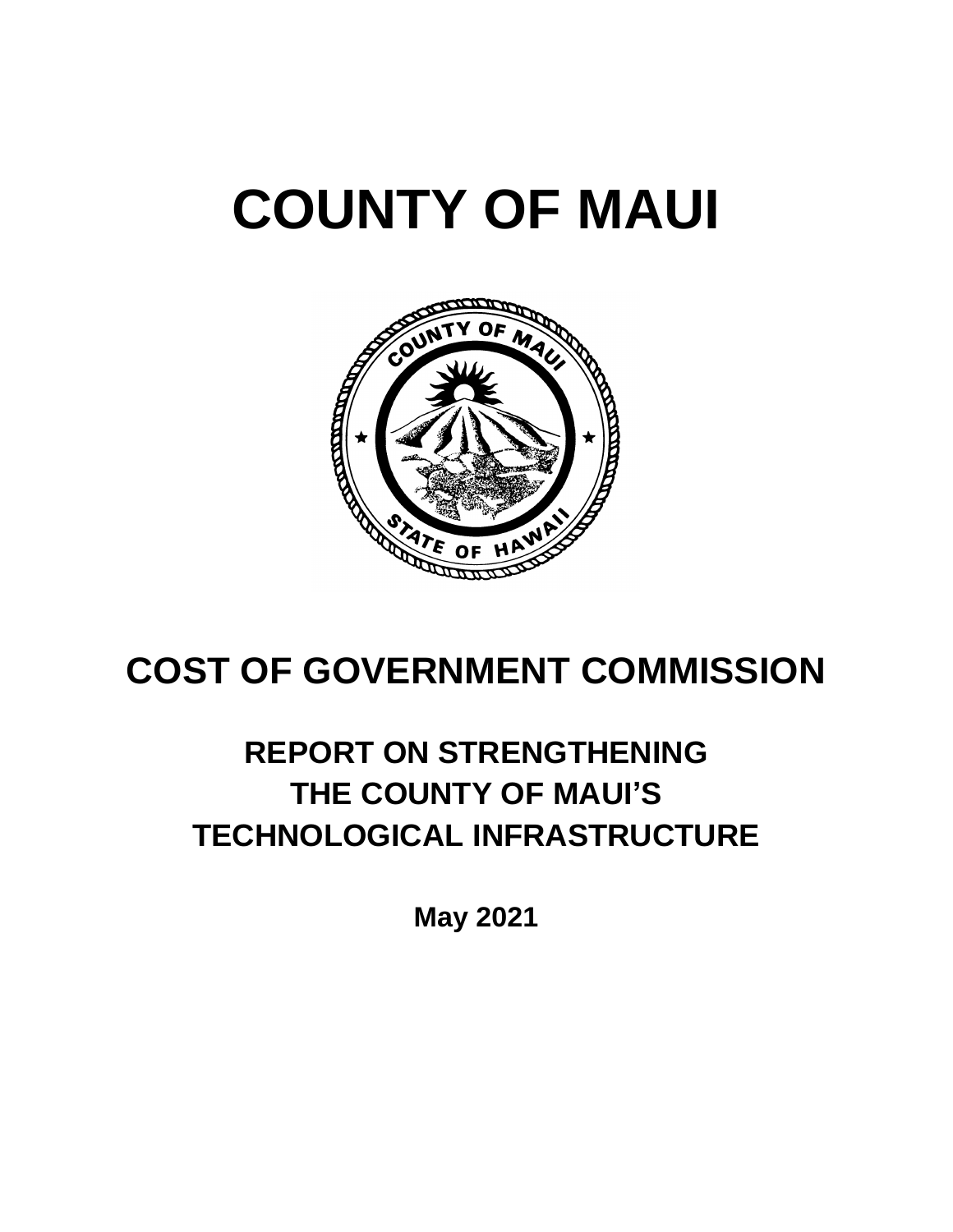### **COST OF GOVERNMENT COMMISSION COUNTY OF MAUI**

**Report on Strengthening the County of Maui's Technological Infrastructure**

**May 2021**

*The Commission shall have the power and duty to: Study and investigate the organizations and methods of operations of all departments, commissions, boards, offices, and other instrumentality of all branches of the county government and determine what changes, if any, may be desirable to accomplish the policy set forth herein.<sup>1</sup>*

**COMMISSIONERS** 

Michael Williams, Chair Noemi Barbadillo, Member Paula Heiskell, Member Lu Ann Lankford-Faborito. Member Patrick OʻNeil, Member Susan Pu, Member Sarah Simmons, Member

<sup>&</sup>lt;sup>1</sup> Charter, County of Maui, Section 3-9.3 (2019)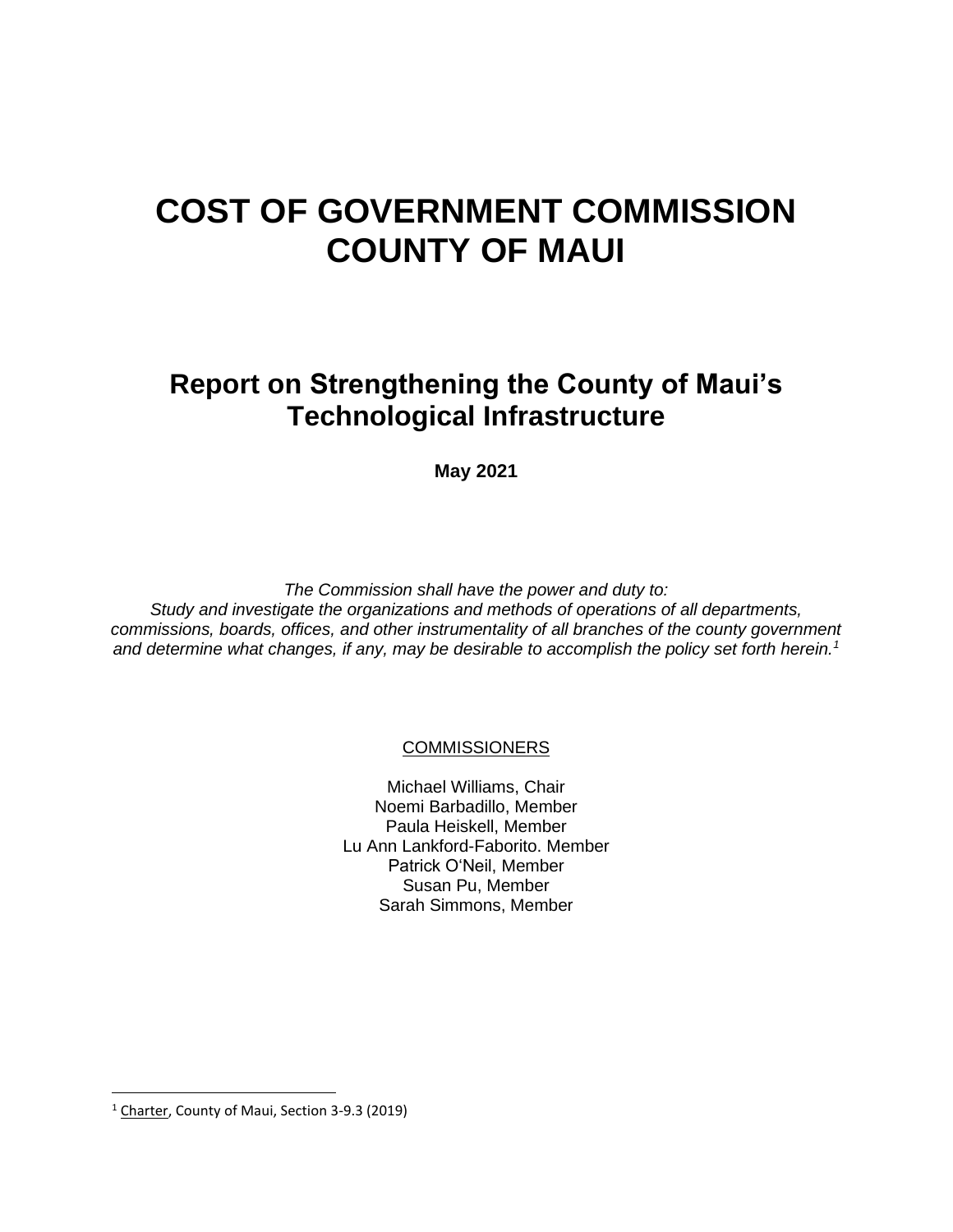# **COST OF GOVERNMENT COMMISSION**

### **Report on Strengthening the County of Maui's Technological Infrastructure**

#### **I. INTRODUCTION**

In August 2019, the Cost of Government Commission decided to review the County of Maui's information technology practices. The initial goals of the investigation were to evaluate opportunities to upgrade the technology used to provide County services, and to explore ways to improve internal County processes. Just a few months later, the COVID-19 pandemic changed the technological landscape. With offices closed and the potential loss of public participation in government, the County was forced to pivot quickly to accommodate the technological needs of both its employees and constituents.

This report examines how the County is actively exploring areas where technology can assist with its response to the COVID-19 pandemic and whether that same technology can make County processes more efficient. The report examines some of these recent changes and challenges to upgrading the County's technological infrastructure and offers the following recommendations:

- 1. That the County establish a work from home policy that departments can implement on a case-by-case basis as appropriate for the work performed by its employees;
- 2. That the County continue to explore software applications to assist the County with its internal workflows as well as to enhance the services it provides to the public;
- 3. That a separate Department of Information Technology be created and that the Maui County Charter Commission evaluate the issue further;
- 4. That the Administration engage in detailed union negotiations to seek solutions to the compensation roadblock for Information Technology Division personnel;
- 5. That beginning in Fiscal Year 2023, the Mayor and County Council give serious consideration to increasing the Information Technology Division budget both to better compensate IT personnel and to fund the capital needs for technology modernization programs that will make all County operations more efficient.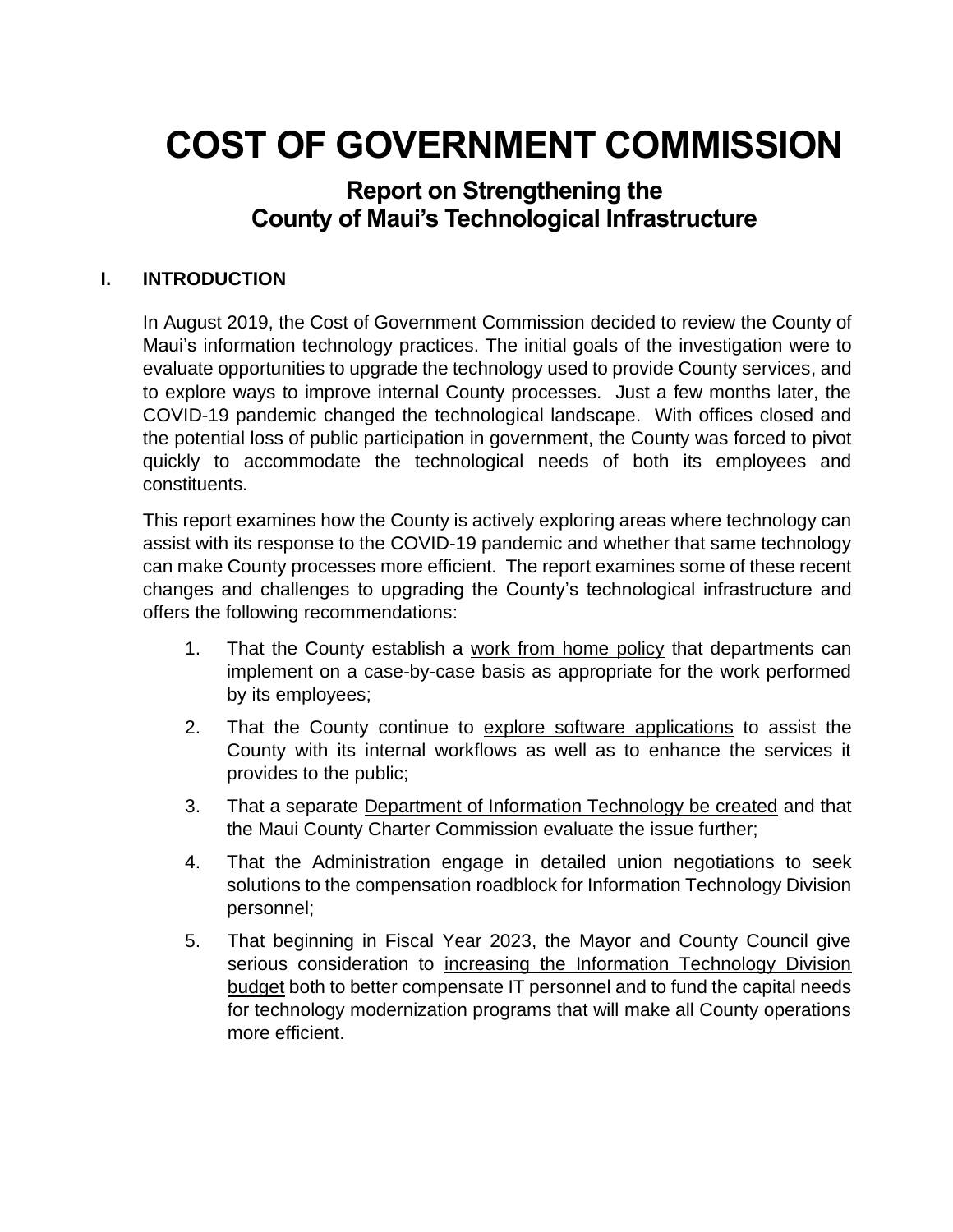#### **II. BACKGROUND: INFORMATION TECHNOLOGY SERVICES DIVISION**

The County of Maui's Information Technology Services Division ("IT Division") falls under the Department of Management. Jacob Verkerke served as the Chief Technology Officer (CTO) of the IT Division until his retirement in November 2020. The Division is now headed by Vince Hu. There are 53 employees in the IT Division, which is responsible for the following: (1) establishing hardware, software, and network standards; (2) monitoring the acquisition, development, and use of computer technology; (3) maintaining an effective end-user support program; and (4) continuing evaluation of information systems technology for potential County applications.

The work of the IT Division is distinct from the work done by other information technology analysts/technicians who are hired by other departments. According to Mr. Verkerke, this separation is a creature of past hiring decisions of previous administrations, and these employees are not supported by the IT Division. The Legislative Branch (including the County Council, Office of Council Services, Office of the County Auditor, and Office of the County Clerk) is supported by separate information technology employees. Due to privacy concerns, the Legislative Branch has kept itself somewhat separate from the IT Division.

#### **III. WORK FROM HOME POLICIES**

According to Deputy Managing Director Josiah Nishita, approximately one-third of the County's 2,400 employees worked remotely at the height of the COVID-19 pandemic. Though some have returned to their County offices, many employees continue to work from home if permitted by their Department. Telework could be a viable longterm option for certain departments, or certain groups of employees in certain departments, to increase County operational efficiencies.

The COVID-19 pandemic devastated the County's economy, but also provided an opportunity to receive Federal emergency funding to cover costs for teleworking. These funds were used to cover the costs of additional laptops, monitors, virtual private networks (VPNs), phones, and additional software licenses. According to former CTO Jacob Verkerke, when the County implemented teleworking in March 2020, the IT Division was able to accomplish the following: (1) created 325 VPNs for secure access within 14 days; (2) configured 170 new laptops and adjusted over 355 desktops; (3) deployed the BlueJeans software application to ensure that public access to ongoing government business continued uninterrupted; and (4) enabled over 400 county employees to telework. The current CTO, Vince Hu, estimates that there are an additional 80 laptops available to distribute upon request to County departments.

With increased telework, County processes will have to be more digitized so that employees can access information remotely. For example, the Workday program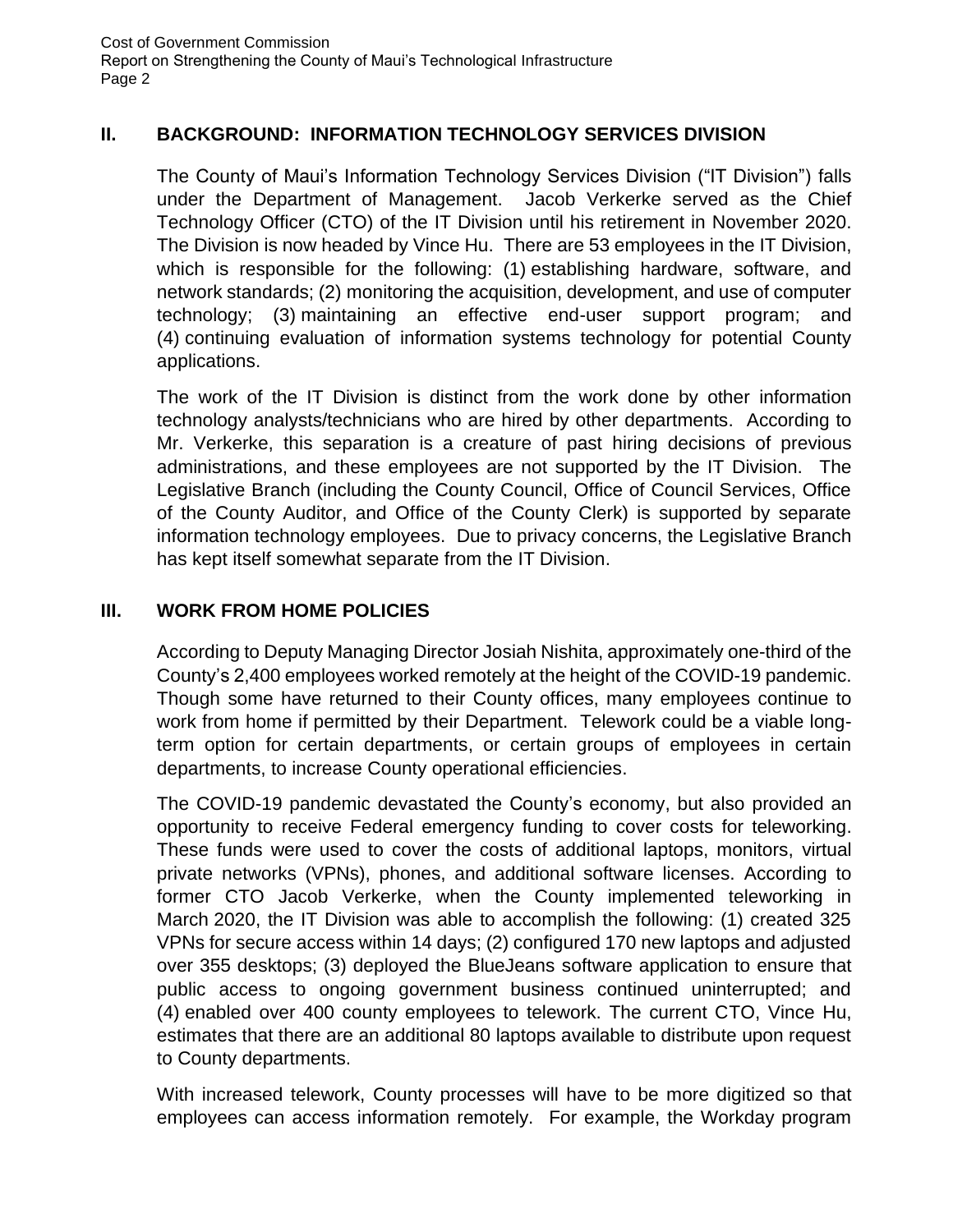allows payroll to be processed online instead of through paper forms submitted to administrative staff at each department. Although it would take time for departments to adapt to these workflow changes, increased digitization would allow technological innovations to inform County processes and reduce redundancies that are common with outdated systems.

The County and its employees might also enjoy cost savings if more employees worked remotely. For example, the County could save large sums on rent and utilities for office space and parking. Shared offices among departments could be created through staggered schedules, which also would reduce the amount of office space needed. Even with the proposed purchase of The Maui News building and moving departments to the newly constructed County of Maui Service Center, the County will need to continue renting space in the Wailuku area if reductions to office space needs are not made.

The Department of Management conducted a survey of 400 employees in July 2020. Of the 195 who responded, 72% stated that working remotely increased productivity during worktime due to fewer distractions. Employees also reported that they gained worktime due to less time spent commuting to work. Employees without assigned parking in Wailuku spent less time moving vehicles from one two-hour space to another. Fewer commute trips would also save on fuel and reduce tailpipe emissions.

Flexibility is the primary advantage of working from home for many employees. For example, the County of Maui does not have a paid family leave policy. In lieu of such a policy, teleworking provides working parents the flexibility to tend to family obligations while still being able to work full time.

There are several issues that need to be carefully considered before implementing a permanent work from home policy. First, managers may find it more difficult to manage and monitor employees to ensure that employees are working during public hours. To combat this, project management systems and key performance measures should be revamped and tracked carefully to ensure that work is being completed. A web-based application, such as Asana, can assist with organizing, managing, and tracking departments that do team-based projects. Monitoring employees on County computers can also be used to track productivity.

In addition, some County employees may require phone connections to complete work functions, and may need to be issued County cell phones, to avoid using personal phones for County business. There are technological solutions for this, such as Amazon Connect, which allows users to make phone calls using a computer. Corporation Counsel may need to review and revise County policies on the use of county laptops, personal phones, or other devices.

*The Commission recommends that the County institute a work from home policy that departments can implement on a case-by-case basis as appropriate for the work performed by its employees.*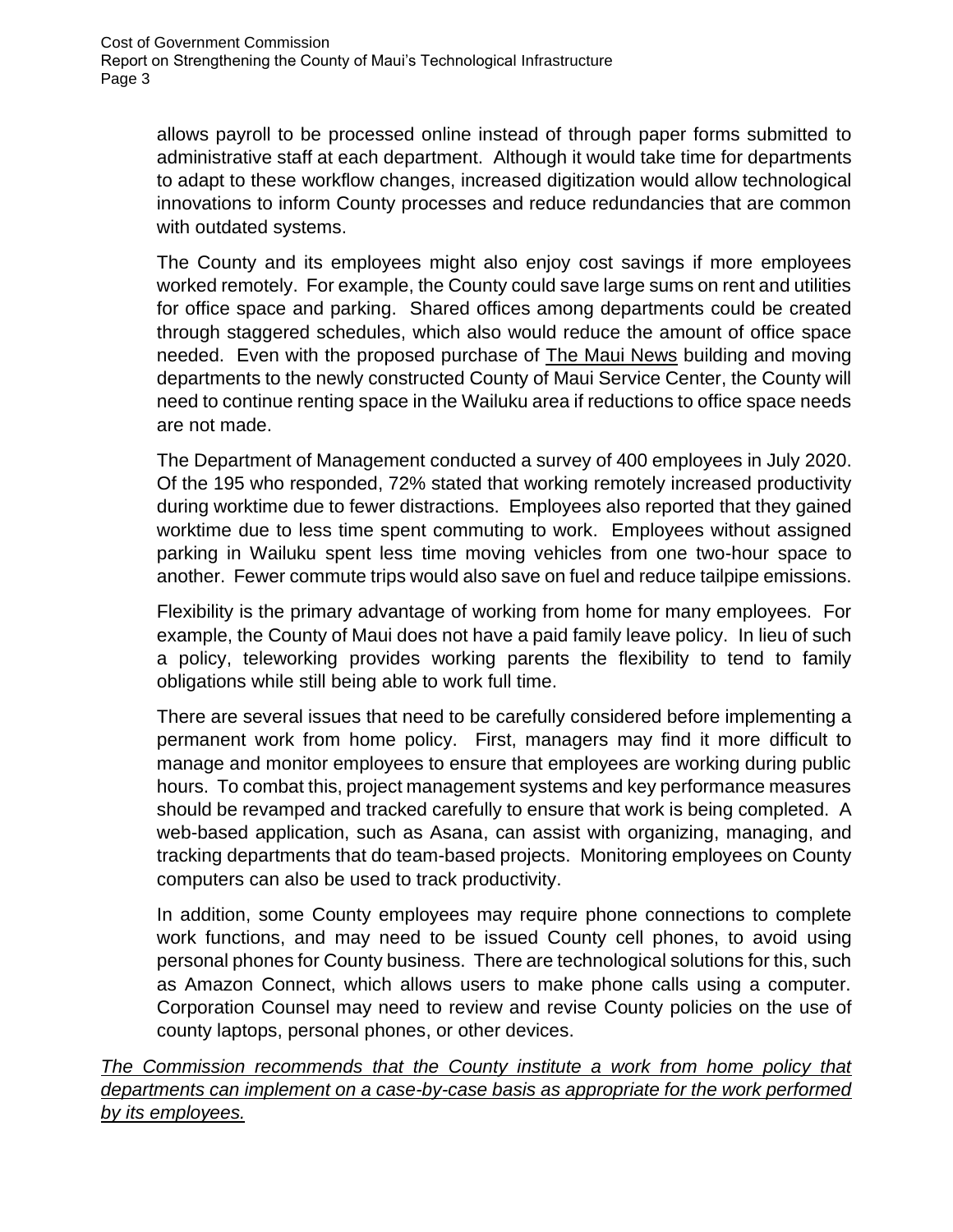#### **IV. SOFTWARE APPLICATIONS**

The County purchased several software applications that are now being fully utilized due to the pandemic.

#### A. BlueJeans

BlueJeans is the platform used for all County meetings, including County Council and board and commission meetings. It has allowed for greater public participation across the County. Residents who previously could not attend meetings in person are now able to call or login to a meeting from the location of their choice, testify if they so choose, and watch or listen at their convenience. Meetings are also recorded and can be made available on demand.

The BlueJeans platform can also increase board and commission participation by those who live in more remote parts of Maui or on Moloka'i or Lana'i. For example, the Cost of Government Commission's membership includes commissioners from Hāna, Lana'i, and Moloka'i. Without the added time and associated costs associated with travel to the County Building for monthly meetings, Commission attendance is consistent, and turnover has decreased.

BlueJeans has also increased participation in internal staff meetings from employees who work in remote areas because they are now able to call in and participate. According to comments provided by Josiah Nishita, County staff report that conducting meetings via BlueJeans has led to fewer back and forth in-person meetings and increased productivity.

#### B. Maka'ala Everbridge Mobile Application

The Everbridge software is used to push out emergency notifications. This is location-specific software, so messages only go to specific locations and not the entire County. For example, during recent flooding in the Ha'ikū area, cell phones within the range of the affected cell towers received the flooding warning directly on their phones. Instead of blanketing the entire island with warning messages, contributing to messaging fatigue, the County successfully adopted a more efficient messaging system. For now, the application is only used to provide emergency messages related to imminent threats to health and safety such as severe weather, flooding, gas leaks, and police activity. In the future, the application could be used to report nonemergency issues to specific departments, such as water main breaks or other damage to County property.

These two applications are just a small example of the change that technology can bring to processes that had not been changed in years. The momentum gained from the technological upgrades due to the COVID-19 pandemic should not be cast aside to return to "normal." Each County Department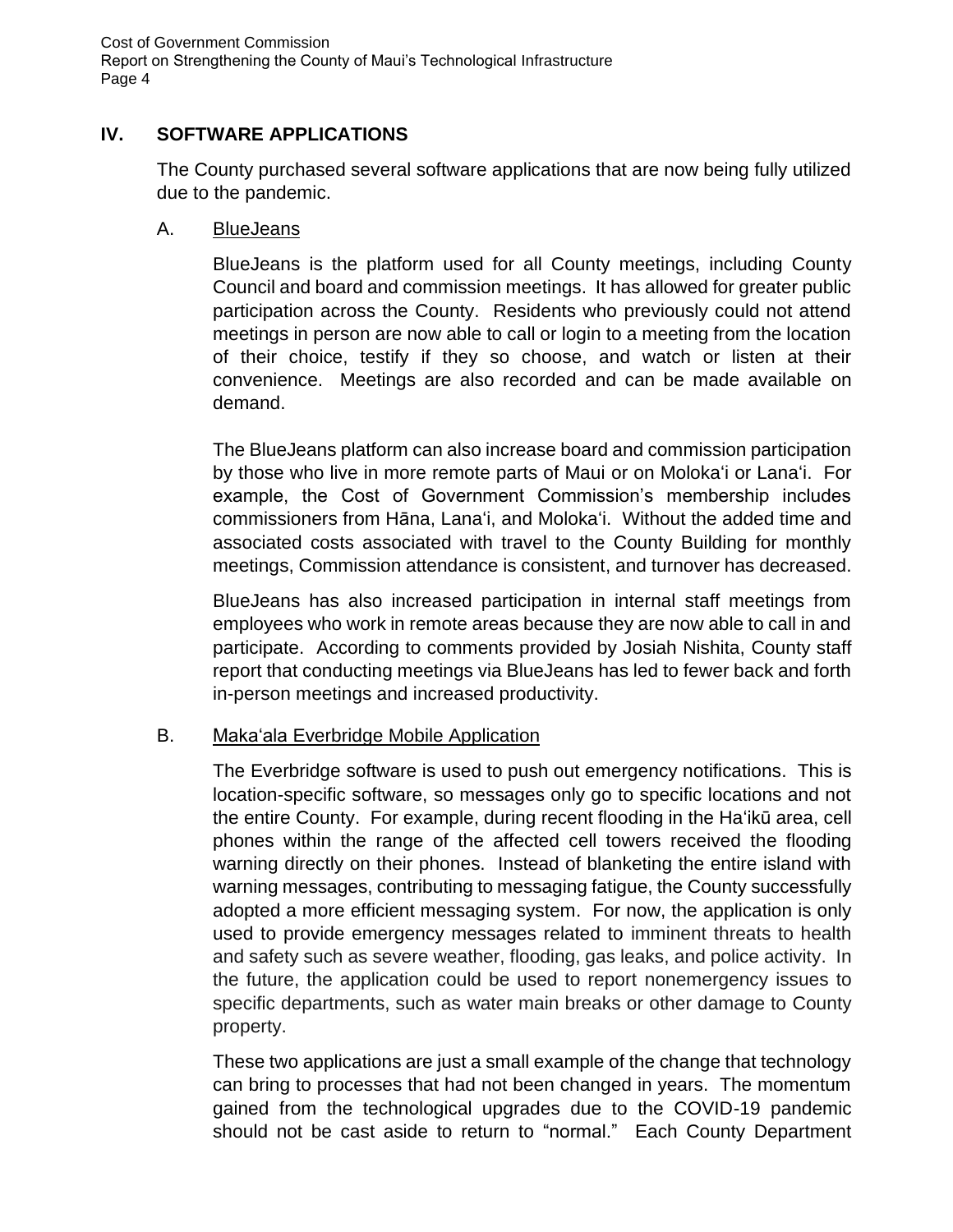> should look to permanently adopting technological processes that were temporarily allowed during the pandemic. Changes as small as accepting electronically submitted documents, forms and signatures could have a drastic impact on future workloads.

*The Commission recommends that the County continue to explore web applications to assist the County with its internal workflows as well as to enhance the services it provides to the public.* 

#### **V. LONG-TERM STRUCTURAL CHANGE — CREATION OF A DEPARTMENT OF INFORMATION TECHNOLOGY**

The County of Maui's IT Division is currently housed under the Department of Management. By comparison, the City & County of Honolulu and the County of Hawaiʻi both have Departments of Information Technology, while the IT Division for the County of Kauaʻi is housed under its Department of Finance. Maui County's legislative branch, which includes the County Council, County Clerk, Office of Council Services, and County Auditor, uses its own IT support, which seems to be a product of history and an ingrained separation of responsibilities. It is unclear the extent to which the County Council's IT support staff works with the IT Division under the Department of Management. Other individual departments do have information technology analysts on its staff. For example, the Planning Department's Geographic Information System (GIS) Mapping technicians work with the IT Division as needed.

Based on discussions with former CTO Verkerke, the IT Division does not make suggestions for more efficient workflows. The IT Division is not in a position to guide departments toward more efficient workflows and technological processes, as those improvements are arguably guided by the departments themselves and the Administration's directive. However, once department processes are implemented, there is little incentive to improve efficiencies.

The department currently tasked with pushing technological reforms is the Department of Management. Projects currently underway and/or near completion include the MAPPS project—Maui's Automated Permitting and Planning System which will assist several departments in modernizing its review of land use permits and processing, and the HR/Payroll upgrade to Workday, which will get all departments onboard to a modern platform to allow for more accurate recordkeeping. Further, an upgrade of the email system to MSExchange is in process.

The Commission asserts that the County should prioritize the implementation of new technology and technological reforms and that the creation of a new Department of Information of Technology is a first step. According to Mr. Verkerke, the current practice is for County departments to provide a technologically-related request to the IT Division at varying stages of contractual implementation. If the IT Division were its own Department, it could have more extensive oversight and participation in a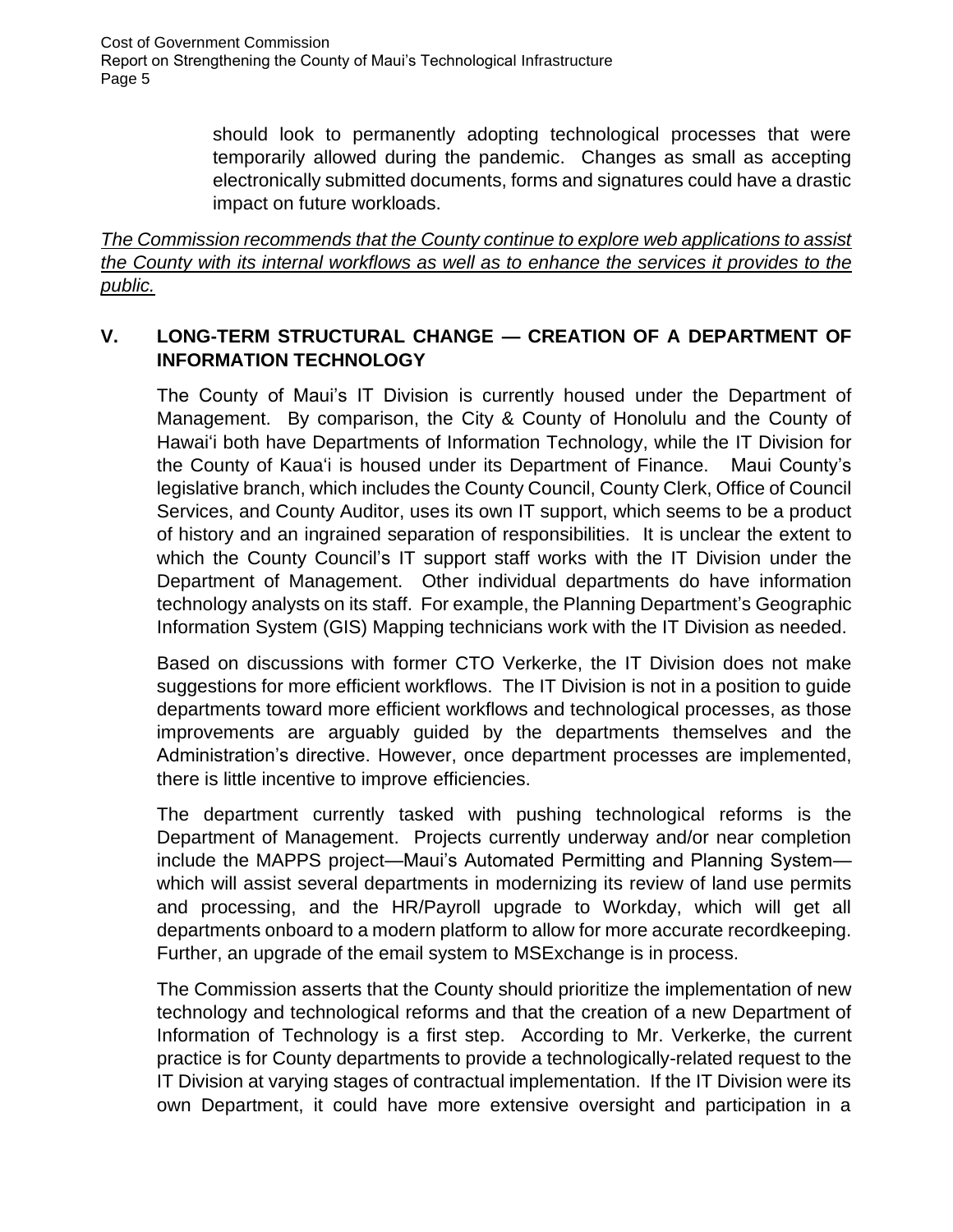Department's technological planning. For example, Mr. Verkerke suggested that he could have individual technicians assigned to specific departments, who could schedule quarterly reviews to discuss technology-related upgrades.

Creating a new Department will require additional funding. In addition, there will need to be careful consideration of the appointment process for a Department director to ensure that the process is depoliticized; continuity in leadership of a Department that manages the County's information systems is essential. Finally, as discussed in the next section, there is an IT staffing shortage due to bargaining unit restrictions that depress wages to a point where qualified applicants are difficult to attract.

#### *The Commission recommends the creation of a separate Department of Information Technology and urges the Maui County Charter Commission to evaluate the issue further*.

This department will be charged with assisting all County departments with the use of technology to achieve department goals and provide increased services to the public.

#### **VI. INFORMATION TECHNOLOGY BUDGET**

#### A. Recruitment

Both CTOs Verkerke and Hu highlighted the difficulty of recruiting qualified talent. There are 53 employees in the Information Technology Services Division. Mr. Hu explained that he recently attempted to fill a vacant position but had four different candidates turn down offers because of compensation issues.

Union bargaining constraints contribute, in part, to the County being unable to offer competitive wages. For example, an Information Analyst may earn approximately \$70,000 on the high end with the County of Maui, but similar jobs in other jurisdictions are paying upwards of \$100,000 per year. Coupled with the high cost of living on Maui, committing to the position does not pencil out for many candidates.

Furthermore, hiring outside contractors is discouraged as a standard practice, and there are union agreements that restrict this option. Finally, there are other constraints to overtime and/or standby pay. Mr. Verkerke reported that it is costly to have County employees handle infrastructure emergencies on a standby basis due to union agreements on overtime pay. This leaves the County exposed to higher wage costs and lengthy wait times to correct issues with the IT infrastructure.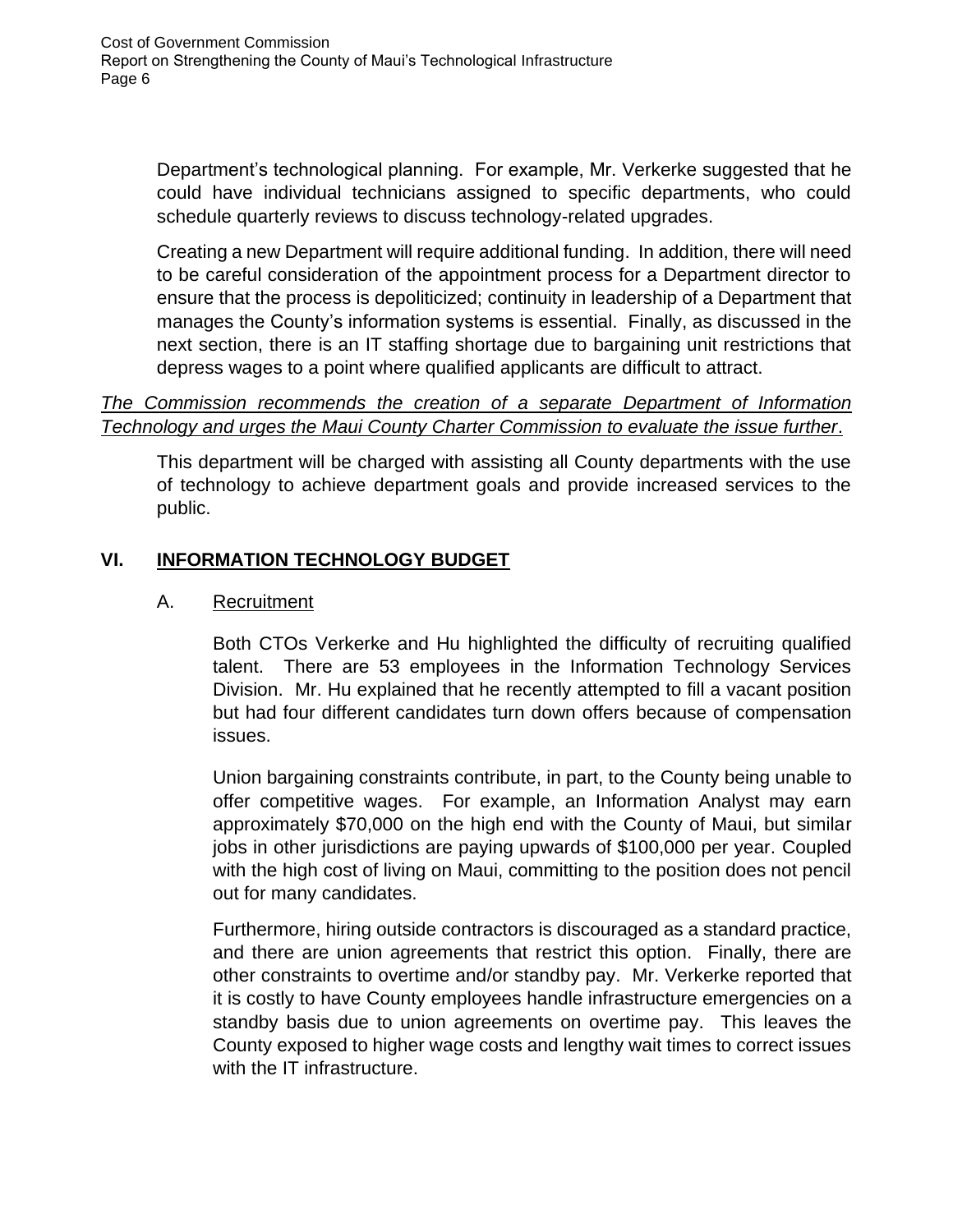> Whether renegotiating salaries for information technology positions is a viable option is unknown at this time, and may require coordination from other parties involved. Perhaps bargaining unit exemptions could be explored to increase salaries and attract applicants. If salary caps can be increased, the annual budget also will need to be increased for those positions.

*The Commission recommends that the Administration engage in detailed union negotiations to seek solutions to the compensation roadblock for Information Technology Division personnel.*

#### B. **Infrastructure Improvements Require Funding**

Unfortunately, technology is expensive, and continued upgrades are required for security and functionality purposes. The current budget for FY2021 called for \$12.6 million dollars, which was a 14.9% increase over the previous year, and FY2022 calls for a reduction to \$11.3 million dollars. By comparison, the City and County of Honolulu budget for FY2021 was \$26.5 million. Due to the current uncertainty brought on by the COVID-19 pandemic, increasing the budget for IT infrastructure is an unlikely option at this time.

*The Commission recommends that beginning in Fiscal Year 2023, the Mayor and County Council give serious consideration to increasing the Information Technology Division budget both for better compensation of IT personnel and to fund the capital needs for technology modernization programs that will make all County operations more efficient.*

#### **VI. Summary and Recommendations**

Technological advances allow our communities to accomplish goals never thought possible. At the same time, change can be difficult, and the favorite retort of those who are reluctant to implement new processes — "this is how we've always done it" — will forever remain. Nonetheless, this Commission urges the County to consider making technological improvements a first step of the long-range planning for all departments.

Due to the COVID-19 pandemic, we have learned that work from home policies can be successfully implemented, and they should remain long after the threat of COVID-19 has passed. Additional software applications need to be explored to improve the County's internal workflows and enhance the County's efficient delivery of services. To organize this exploration into unchartered territory, a separate Department of Information Technology should be created so that it can better plan and implement the County's technological infrastructure improvements. Finally, the County must increase funding levels to ensure it can meet the changing technological landscape.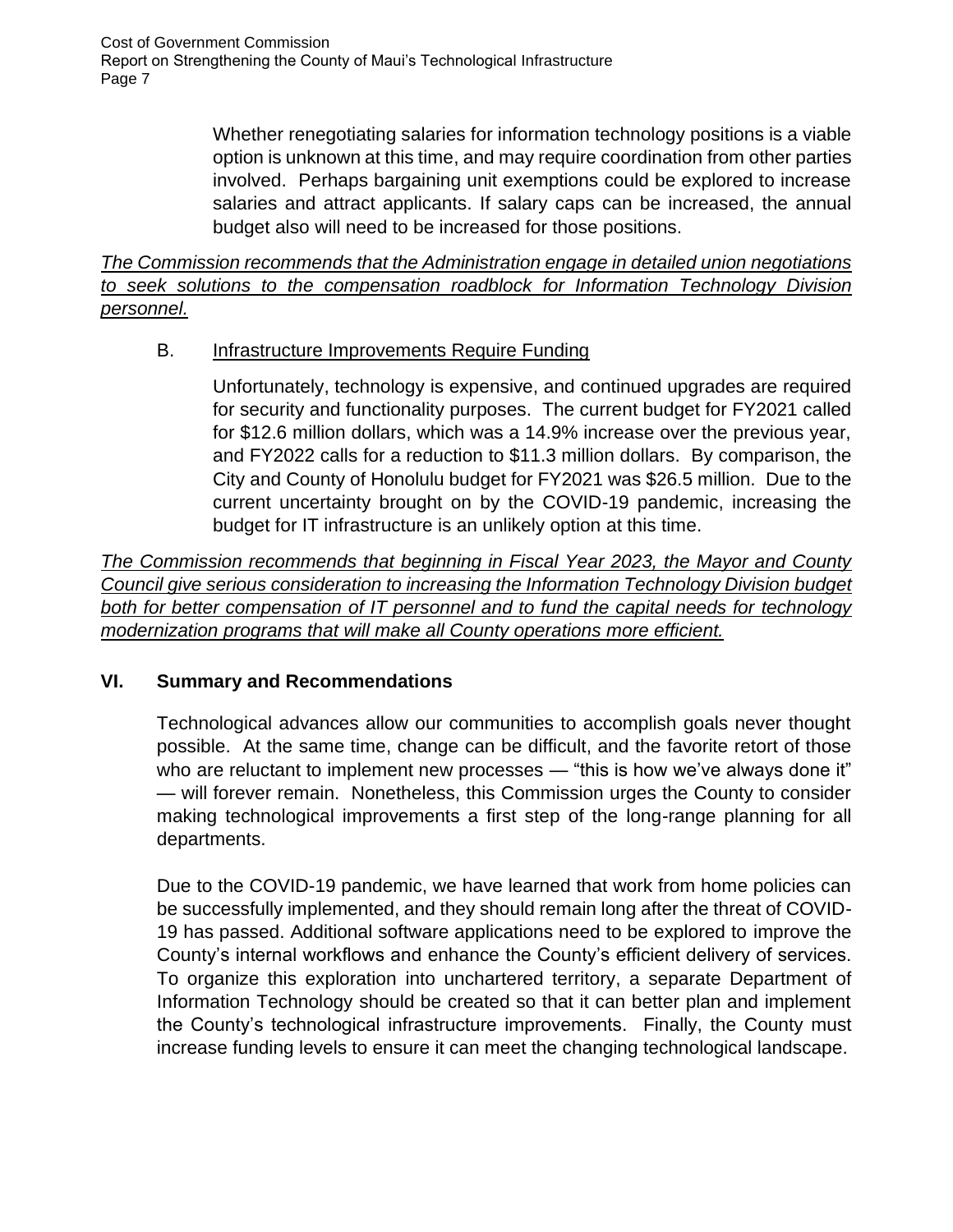The Cost of Government Commission therefore recommends the following:

- 1. That the County establish a work from home policy that departments can implement on a case-by-case basis as appropriate for the work performed by its employees;
- 2. That the County continue to explore software applications to assist the County with its internal workflows as well as to enhance the services it provides to the public;
- 3. That a separate Department of Information Technology be created and that the Maui County Charter Commission evaluate the issue further;
- 4. That the Administration engage in detailed union negotiations to seek solutions to the compensation roadblock for Information Technology Division personnel; and
- 5. That beginning in Fiscal Year 2023, the Mayor and County Council give serious consideration to increasing the Information Technology Division budget both to better compensate IT personnel and to fund the capital needs for technology modernization programs that will make all County operations more efficient.

The Commission urges the County to look beyond a "this is how we've always done it" mindset, and instead continually look for ways to improve and grow its technology infrastructure as the County's needs evolve.

#### **VII. ACKNOWLEDGMENTS**

The Commission would like to thank the Victorino Administration, as well as the members of the Maui County Council, who have continued to support and consider the Commission's work.

The Commission thanks Deputy Managing Director Josiah Nishita, current Chief Technology Officer Vince Hu, and former Chief Technology Officer Jacob Verkerke for their cooperation and insight.

The Commission also thanks Corporation Counsel Deputies Gary Murai and Keola Whittaker for their guidance, advice, and assistance in ensuring that the Commission is adhering to all legal matters correctly.

The Commission would like to thank Commissioner Sarah Simmons whose work was central to this report. She exemplifies public service and care for our County and community.